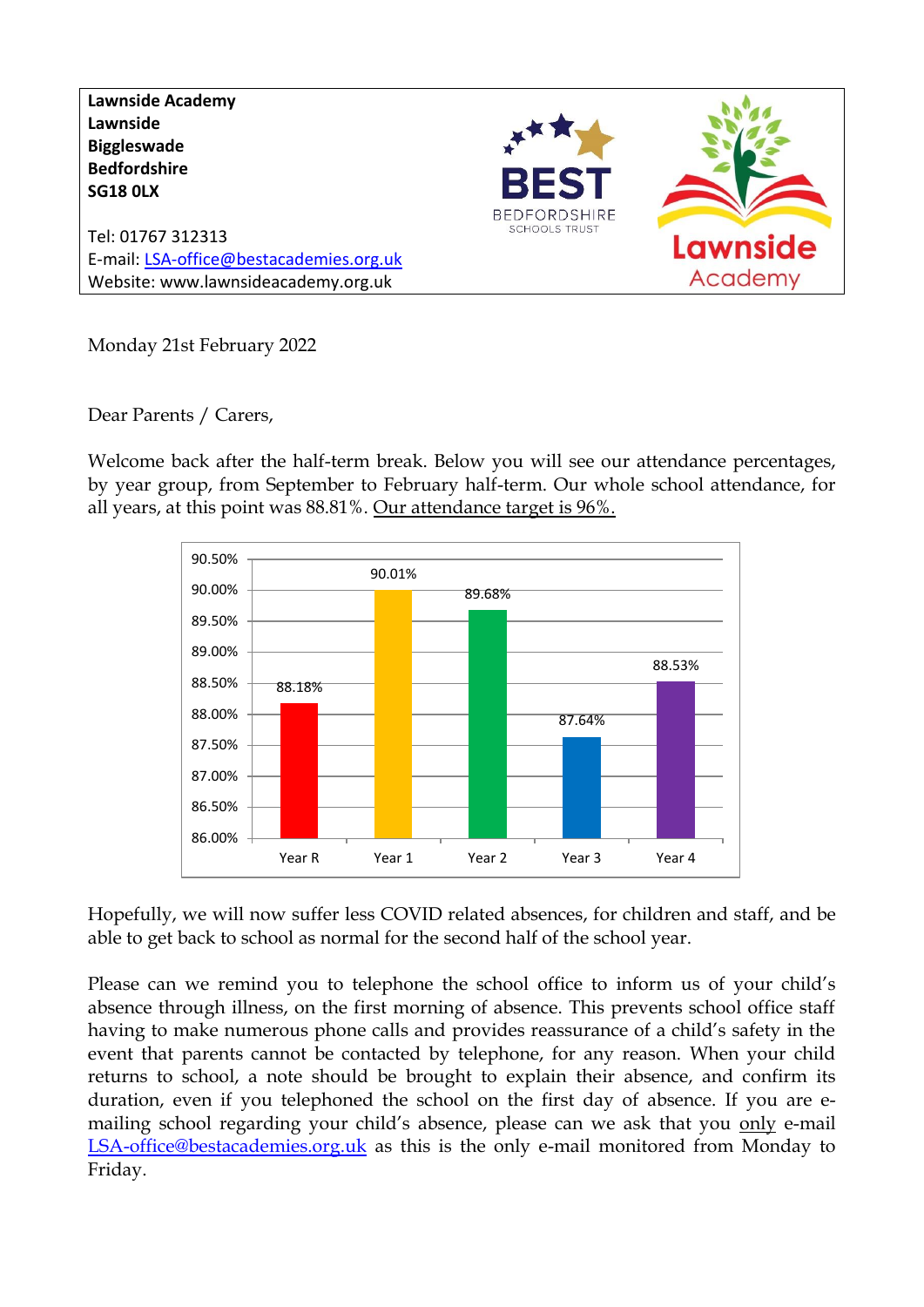Below you will see the winner of our Santa Challenge. Well done Mais, pictured with Mr. Vince and her new scooter:



Each week, as part of our promotion of positive behaviour, children are nominated by staff for 'Star of the Week' certificates and for their names to be written in our 'Golden Book of Good Behaviour'. Children nominated before half-term were:

| Class           | 'Golden Book of Good Behaviour'   | 'Star of the Week' certificates   |
|-----------------|-----------------------------------|-----------------------------------|
| Willow          | Archie, Ella S, Madison and       | Frankie, Ella L, Abigail and Maci |
|                 | Charlie                           |                                   |
| <b>Chestnut</b> | Zoe and Charlie                   |                                   |
| Cherry          | Charlie S, Mia, Henry and Isla    | Sydney and Dexter                 |
| Hazel           | Samuel and Oliver                 |                                   |
| Rowan           | Laicey and Taylor                 |                                   |
| Sycamore        | Jocelyn, Leila, Evie and Amelia   |                                   |
| Birch           | Jack W, Kelsey, Eden and Xavier   |                                   |
| Oak             | Polly, Samuel, Albert and Charlie |                                   |

And finally, below are our diary dates for the next half-term for your calendars:

| Monday 28 February      | Chestnut, Willow & Cherry parent/teacher meetings (School    |
|-------------------------|--------------------------------------------------------------|
|                         | Cloud).                                                      |
| Tuesday 1 March         | Cherry, Rowan, Oak, Hazel, Chestnut & Willow parent/teacher  |
|                         | meetings.                                                    |
| Wednesday 2 March       | Birch & Sycamore parent/teacher meetings.                    |
| Thursday 3 March        | Oak, Hazel, Sycamore, Birch & Rowan parent/teacher meetings. |
| <b>Thursday 3 March</b> | World Book Day - dress up as your favourite animal.          |
| Wednesday 9 March       | Chestnut & Willow theatre visit to see 'Dear Zoo'.           |